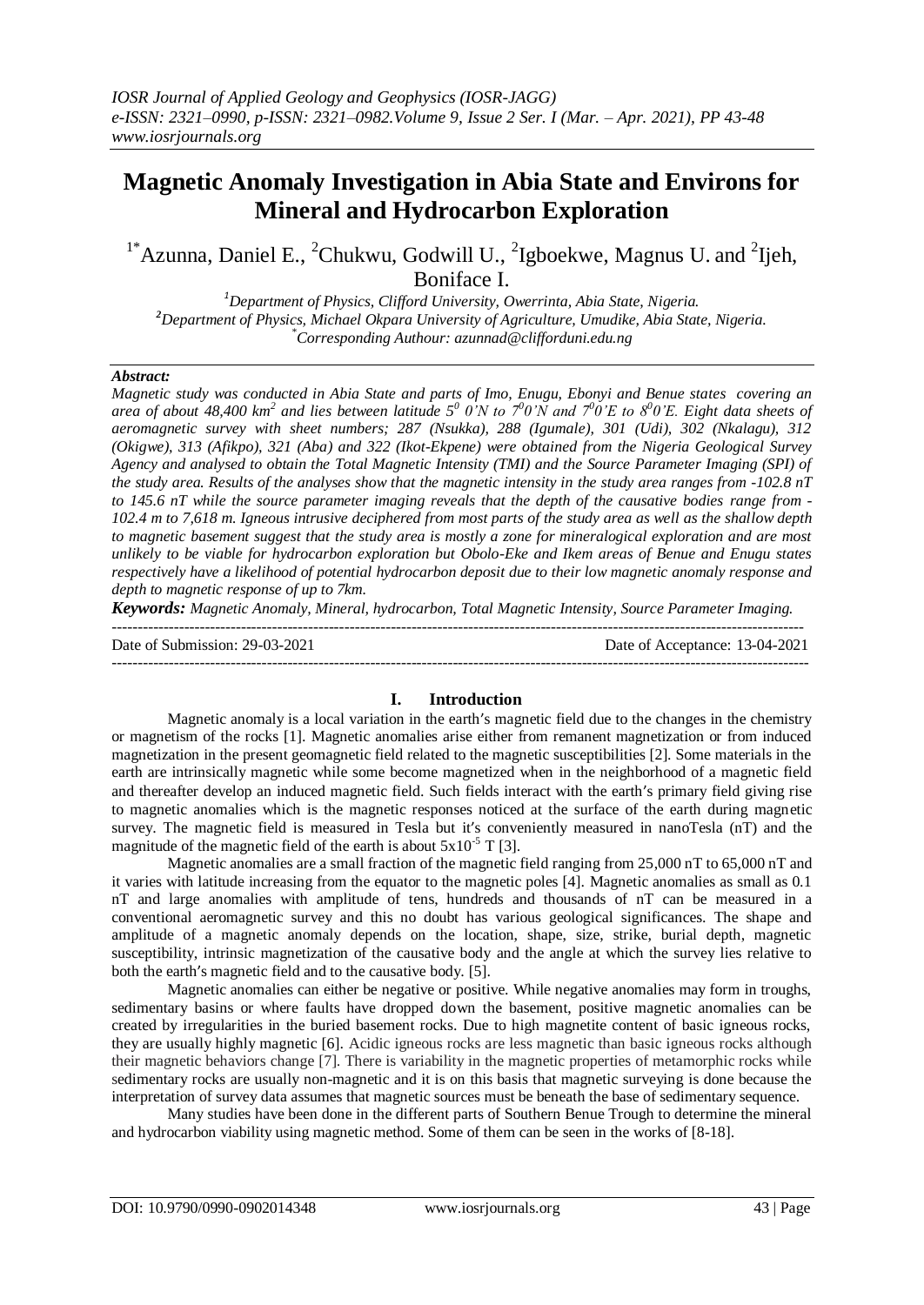## **II. The Study Area**

The area under study lies in the Southern Benue Trough (SBT) consisting of Abia state and parts of Enugu, Benue, Ebonyi, Imo and Benue states with a land mass of about of about 48,400km<sup>2</sup>. They lie between latitude  $5^0$  O<sup>I</sup> N to  $7^0$ O<sup>I</sup> N and Longitude  $7^0$ O<sup>I</sup> E to  $8^0$ O<sup>I</sup> E. Figure 1 shows the map of the study area. It has a relatively even topography and a sloppy topography at the southern and northern parts respectively ranging from 100-600m above sea level.

The Southern Benue Trough (SBT) originated when the South American and African plate separated as a failed arm of an aulocogen at the time of the opening of the South Atlantic Oceans [19]. Geologically, the SBT contains rocks of cretaceous to tertiary ages with its stratigraphic history characterized by three sedimentary phases namely; the Abakili-Benue Phase, the Anambra-Benin Phase and the Niger-Delta Phase with their ages being Aptian-Satonian, Campanian-Mid Eocene and Late Eocene-Pliocene respectively [20]. The geology map of the study area is shown in figure 2.



**Figure 1:** The Location Map of the Study Area showing Elevation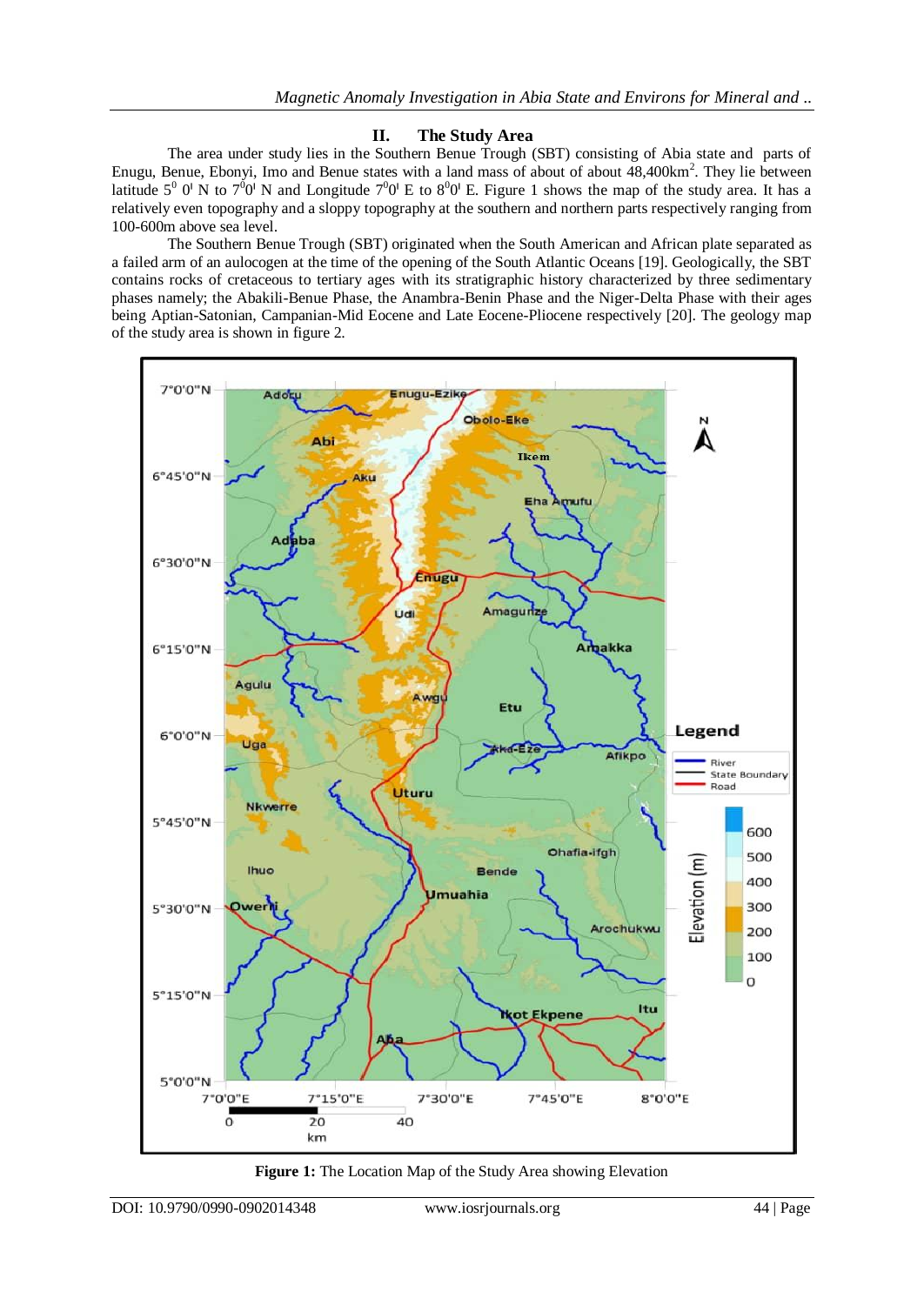

Figure 2: Geology Map of the Study Area [21].

## **III. Materials and Methods**

Eight sheets of aeromagnetic data were obtained from the Nigerian Geological Survey Agency (NGSA) over Aba, Ikot-Ekpene, Okigwe, Afikpo, Udi, Nkalagu, Nsukka and Igumale with sheet numbers; 321, 322, 312, 313, 301, 302, 207 and 208 respectively. The survey was carried out at a flying altitude of 80m above the terrain with a flight line spacing of 500 m and tie line spacing of 200 m along a series of NW-SE.

The flight line direction is  $45^\circ$  azimuth with an average magnetic inclination and magnetic declination of 9.75<sup>0</sup> and 1.30<sup>0</sup> respectively across the survey. The data is on a scale of 1:100,000 and the digital data consisting of the Total Magnetic Intensity (TMI) latitude and longitude of the area was windowed from the national grid data base delivered in American Standard Code for Information Interchange (ASCII) file in Geosoft format. The data was thereafter processed to obtain the depth to magnetic basement using the Source Parameter Imaging (SPI).

## **IV. Results and Discussions**

The TMI and the SPI of the study area is as shown in figures 3 and 4 respectively. The TMI is a combination of the residual and regional field of the study area and it has positive magnetic intensities as well as negative magnetic intensities ranging from -102.8 nT to 145.6 nT. The northern part of the study area has predominantly negative magnetic anomalies of about -6.9 nT to -102.8 nT with the North-Eastern part having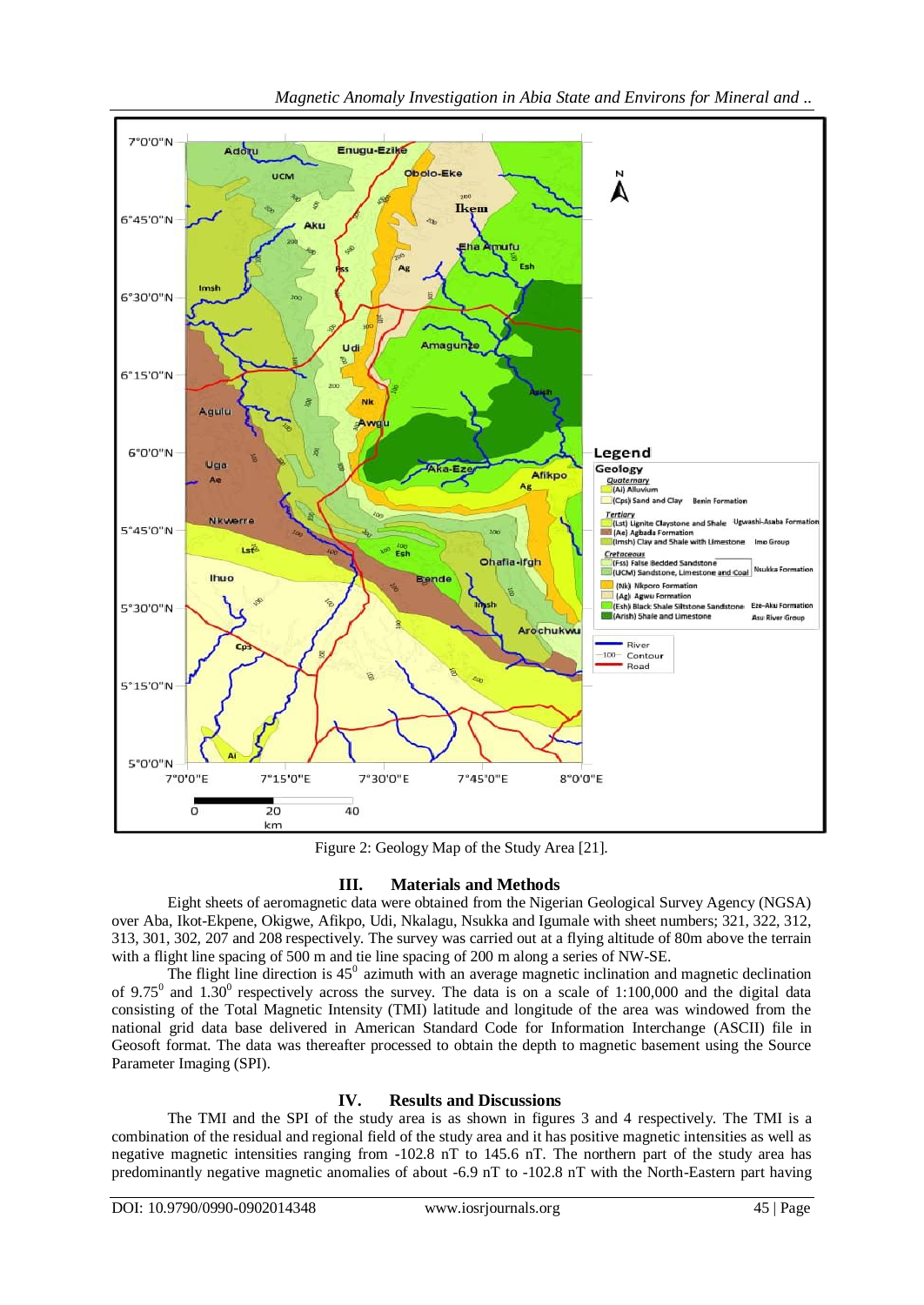magnetic intensities of 75 nT to 112 nT. The central area has varying magnetic anomalies with an intermediate value of 15 nT to 44 nT, high anomalies of 92 nT and low anomalies of -31 nT. However, the Southern part of the study area has the highest magnetic responses from 92 nT to 145.6 nT.

Basic igneous rocks are more likely to be seen in the southern part of the study area due to its high magnetic susceptibility whereas sedimentary basins are more likely to be found in the Northern part of the study area. Furthermore, metamorphic rocks can as well be found more in the central area. From the Source Parameter Imaging (SPI) map, the depth of the magnetic anomalies ranges from -102.4 m to 7618 m. The deepest bodies spread across the study area except the Northwestern part of the study area which has shallower bodies. The minimum thickness of the sediment required for the commencement of hydrocarbon formation is  $2 - 7$  km while that of gas is  $3 - 7$  km [15]. However, the presence of igneous intrusions in an area indicates an exceedingly high temperature history capable of destroying any hydrocarbon that might have been formed in thermally over mature source rocks [13]. Therefore areas of high magnetic anomalies are unfavorable for hydrocarbon accumulation.

Therefore, Abia, Imo, Enugu and Ebony states have the highest magnetic anomaly which indicates igneous intrusions. However, Kogi and Benues states have low magnetic response and as such are made of sediments. Furthermore, due to the presence of igneous intrusive (high magnetic anomalies), areas like; Bende, Umuhia, Arochukwu, Ohafia (Abia State); Nkwere, Ihuo (Imo state); Afikpo, Amagunze, Eha-Amufu (Ebony state) are likely not to be viable for hydrocarbon prospects but they are zones of mineralogical prospects. On the other hand, Abi and Aku areas in Kogi state have low magnetic anomalies which is indicative of hydrocarbon potential but the depth of the sediments from the SPI (98-944m) is not sufficient for hydrocarbon accumulation. Nevertheless, Obolo-Eke and Ikem areas of Benue and Enugu states respectively may have potential for hydrocarbon due to its low magnetic anomaly response and depth to magnetic basement of up to 7km. This however is based on further confirmatory geophysical studies.



Figure 3: Total Magnetic Intensity map of the Study area.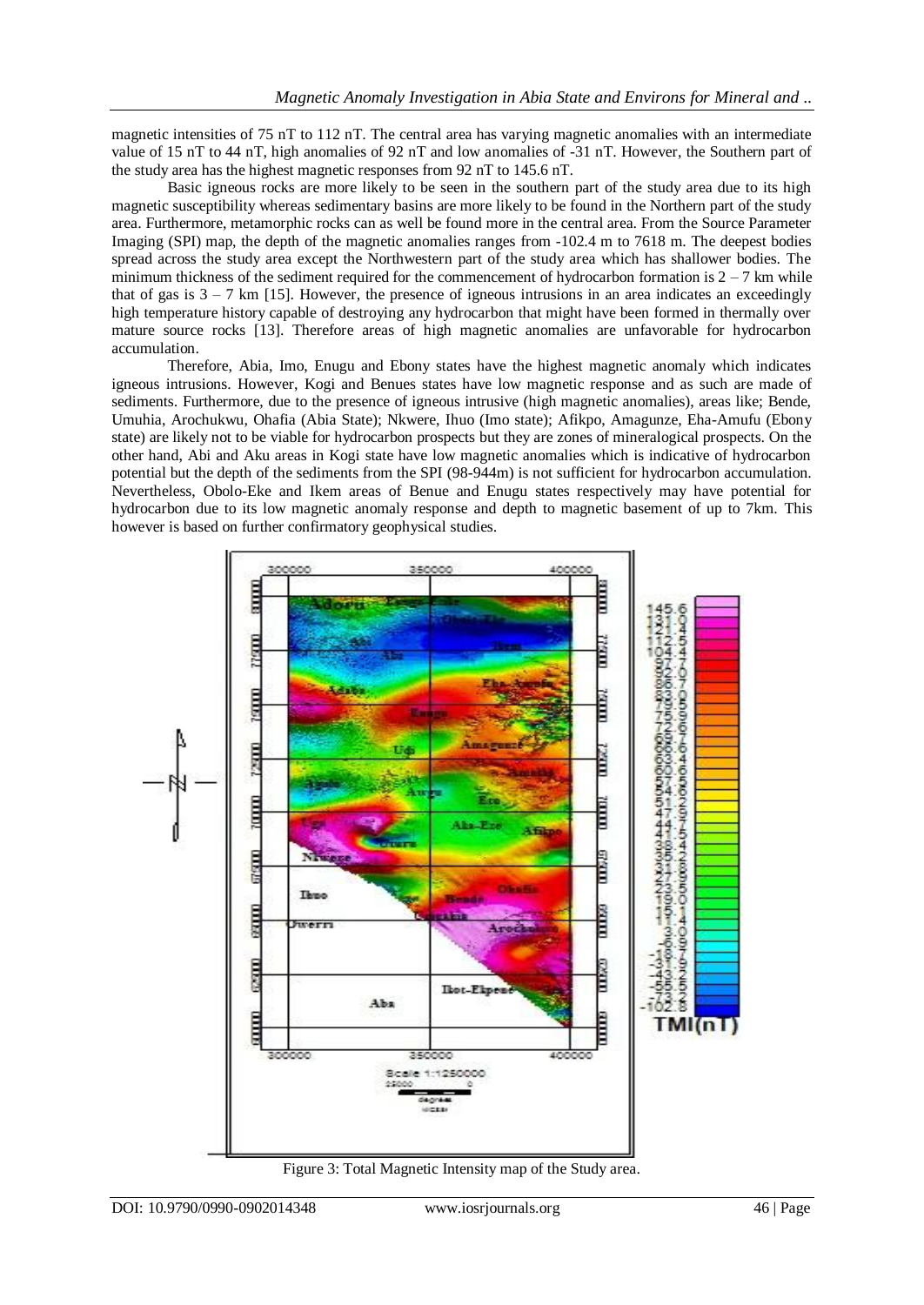

Figure 4: Source Parameter Imaging of the Study Area

## **V. Conclusion**

Magnetic anomaly is a diagnostic property to decipher the nature of rocks and minerals in the subsurface. It is also used to determine the depth of basement rocks which is a parameter in deciphering the mineralogical and hydrocarbon potential of an area. For the study area, the eight aeromagnetic data sheets were analyzed and it reveals that the study area is mainly viable for mineralogical exploration and this agrees with the findings of other researchers like [11, 22] who have also succeeded in identifying some of the minerals in the area to include but not limited to: lead, zinc, fluorites, calcites, graphite, sulphide and kaolinitic minerals.

#### **References**

[1]. Telford, W. M.; L. P. Geldart; R. E. Sheriff. "3. Magnetic methods". Applied geophysics (2nd, repr. ed.). Cambridge: Cambridge Univ. Press. 2001. pp. 62–135. ISBN 0521339383.

- [3]. Reeves Colin. Aeromagnetic survey; principles practice and interpretation. Geosoft Inc. 2005
- [4]. Mussett, Alan E.; Khan, M. Aftab. "11. Magnetic surveying". Looking into the earth: an introduction to geological geophysics (1. publ., repr. ed.). Cambridge: Cambridge Univ. Press. 2000 pp. 162–180. ISBN 0-521-78085-3.
- [5]. Reynolds John M. An Introduction to Applied and Environmental Geophysics 2nd Edition. John Wiley & Sons, Ltd. 2011.
- [6]. O'Handley, Robert C. Modern Magnetic Materials. Hoboken, NJ: Wiley. 2000
- [7]. Kearey, P., and Brooks, M. An introduction to Geophysical Exploration. Blackwell Science. 2002.

**<sup>[2].</sup>** Moskowitz, B. M., Jackson, M., Chandler V. Geophysical Properties of the Near-Surface Earth: Magnetic Properties, Editor(s): Gerald Schubert, Treatise on Geophysics (Second Edition), Elsevier. 2015. Pages 139-174. ISBN 9780444538031,